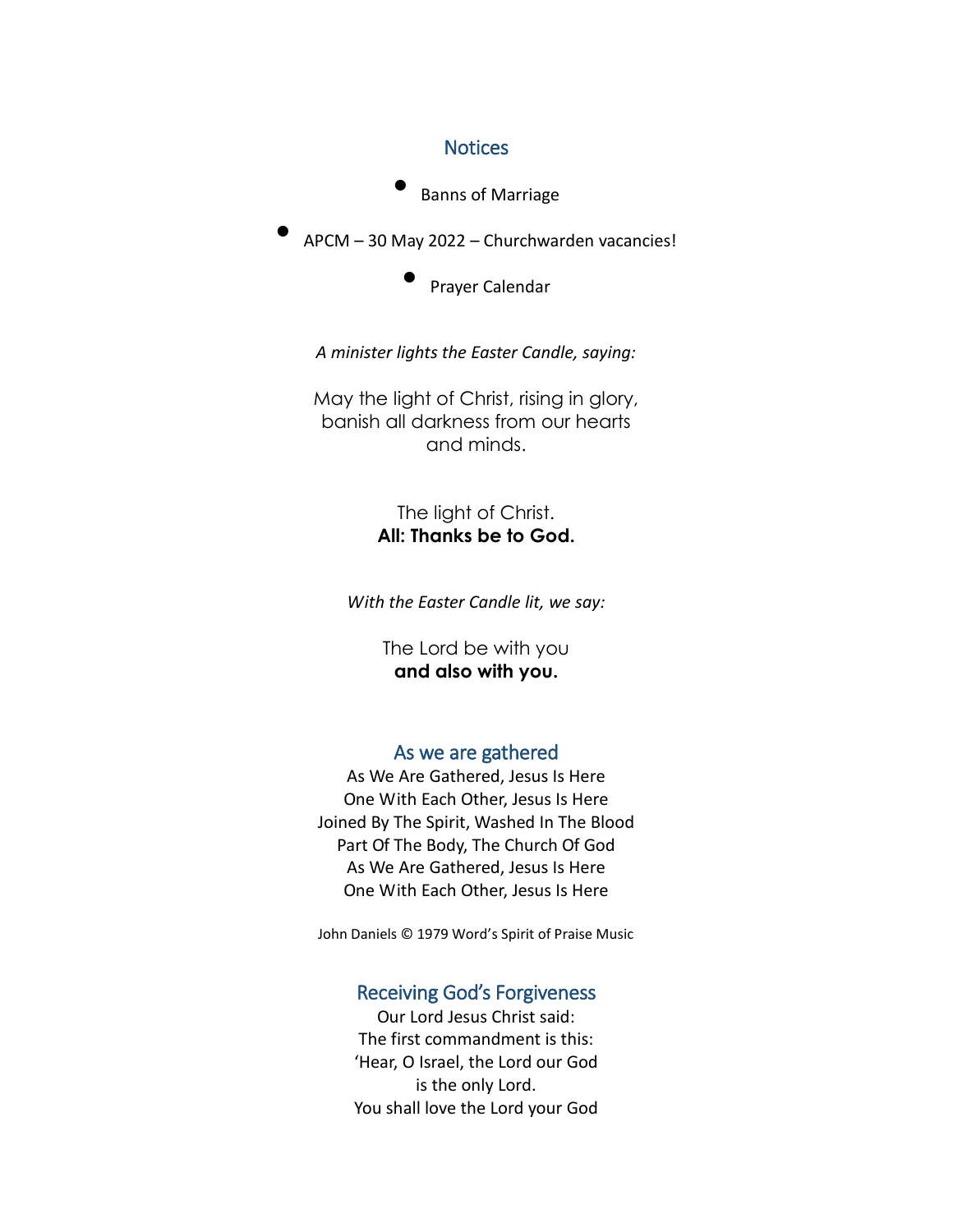with all your heart, with all your soul, with all your mind, and with all your strength.'

The second is this: 'Love your neighbour as yourself.' There is no other commandment greater than these. On these two commandments hang all the law and the prophets.

**Amen. Lord, have mercy.**

# Receiving God's Forgiveness

In baptism we died with Christ, so that as Christ was raised from the dead, we might walk in newness of life. Let us receive new life in him as we confess our sins in penitence and faith cf Romans 6.4

> Lord Jesus, you raise us to new life. Lord, have mercy. **Lord, have mercy.**

> Lord Jesus, you forgive us our sins. Christ, have mercy. **Christ, have mercy.**

Lord Jesus, you feed us with the living bread. Lord, have mercy. **Lord, have mercy**

Almighty God, who forgives all who truly repent, have mercy upon *us*, pardon and deliver *us* from all *our* sins, confirm and strengthen *us* in all goodness, and keep *us* in life eternal; through Jesus Christ our Lord. **Amen.**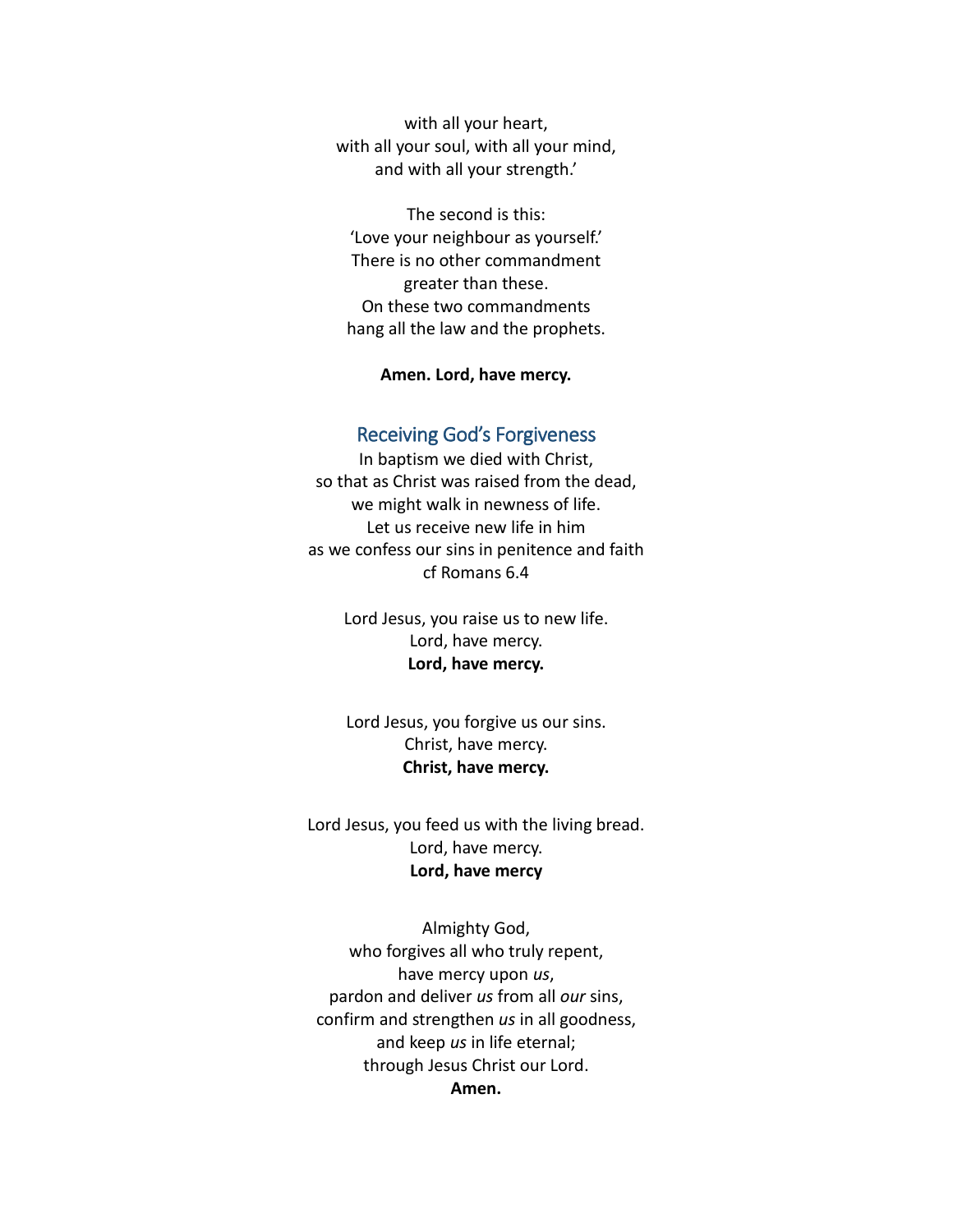# Collect for 4<sup>th</sup> Sunday of Easter

Risen Christ, you filled your disciples with boldness and fresh hope: strengthen us to proclaim your risen life and fill us with your peace, to the glory of God the Father. **Amen.**

## **Acts 9:36-43**

<sup>36</sup> In Joppa there was a disciple named Tabitha (in Greek her name is Dorcas); she was always doing good and helping the poor. <sup>37</sup> About that time she became sick and died, and her body was washed and placed in an upstairs room. <sup>38</sup> Lydda was near Joppa; so when the disciples heard that Peter was in Lydda, they sent two men to him and urged him, "Please come at once!" <sup>39</sup> Peter went with them, and when he arrived he was taken upstairs to the room. All the widows stood around him, crying and showing him the robes and other clothing that Dorcas had made while she was still with them.

 $40$  Peter sent them all out of the room; then he got down on his knees and prayed. Turning toward the dead woman, he said, "Tabitha, get up." She opened her eyes, and seeing Peter she sat up.

 $41$  He took her by the hand and helped her to her feet. Then he called for the believers, especially the widows, and presented her to them alive.  $42$  This became known all over Joppa, and many people believed in the Lord. <sup>43</sup> Peter stayed in Joppa for some time with a tanner named Simon.

### **Revelation 7:9-17**

<sup>9</sup> After this I looked, and there before me was a great multitude that no one could count, from every nation, tribe, people and language, standing before the throne and before the Lamb. They were wearing white robes and were holding palm branches in their hands. <sup>10</sup> And they cried out in a loud voice:

"Salvation belongs to our God,

who sits on the throne,

and to the Lamb."

 $11$  All the angels were standing around the throne and around the elders and the four living creatures. They fell down on their faces before the throne and worshiped God,  $^{12}$  saying:

> "Amen! Praise and glory and wisdom and thanks and honour and power and strength be to our God for ever and ever. Amen!" <sup>16</sup> 'Never again will they hunger; never again will they thirst.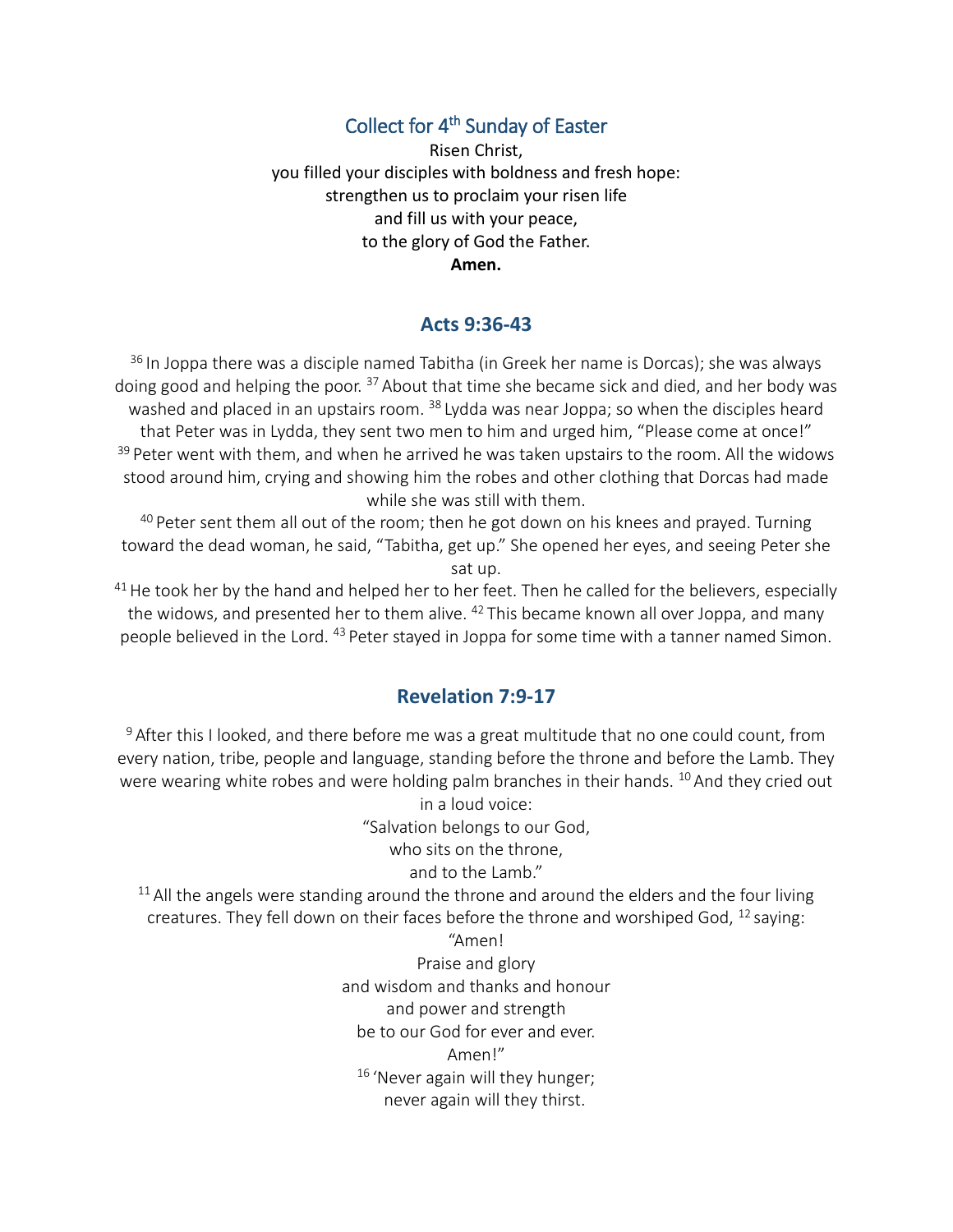The sun will not beat down on them,' nor any scorching heat.  $17$  For the Lamb at the centre of the throne will be their shepherd; 'he will lead them to springs of living water.' 'And God will wipe away every tear from their eyes.'"

### All heaven declares

All heaven declares The glory of the risen Lord Who can compare with The beauty of the Lord Forever He will be The Lamb upon the throne I gladly bow the knee And worship Him alone

I will proclaim The glory of the risen Lord Who once was slain To reconcile man to God Forever You will be The Lamb upon the throne I gladly bow the knee And worship You alone

Tricia Richards © 1987 Kingsway's Thankyou Music

#### **John 10:22-30**

 $22$  Then came the Festival of Dedication at Jerusalem. It was winter,  $23$  and Jesus was in the temple courts walking in Solomon's Colonnade. <sup>24</sup> The Jews who were there gathered around him, saying, "How long will you keep us in suspense? If you are the Messiah, tell us plainly."  $25$  Jesus answered, "I did tell you, but you do not believe. The works I do in my Father's name testify about me,  $^{26}$  but you do not believe because you are not my sheep.  $^{27}$  My sheep listen to my voice; I know them, and they follow me.  $^{28}$  I give them eternal life, and they shall never perish; no one will snatch them out of my hand. <sup>29</sup> My Father, who has given them to me, is greater than all; no one can snatch them out of my Father's hand.  $30$  I and the Father are one."

#### Sermon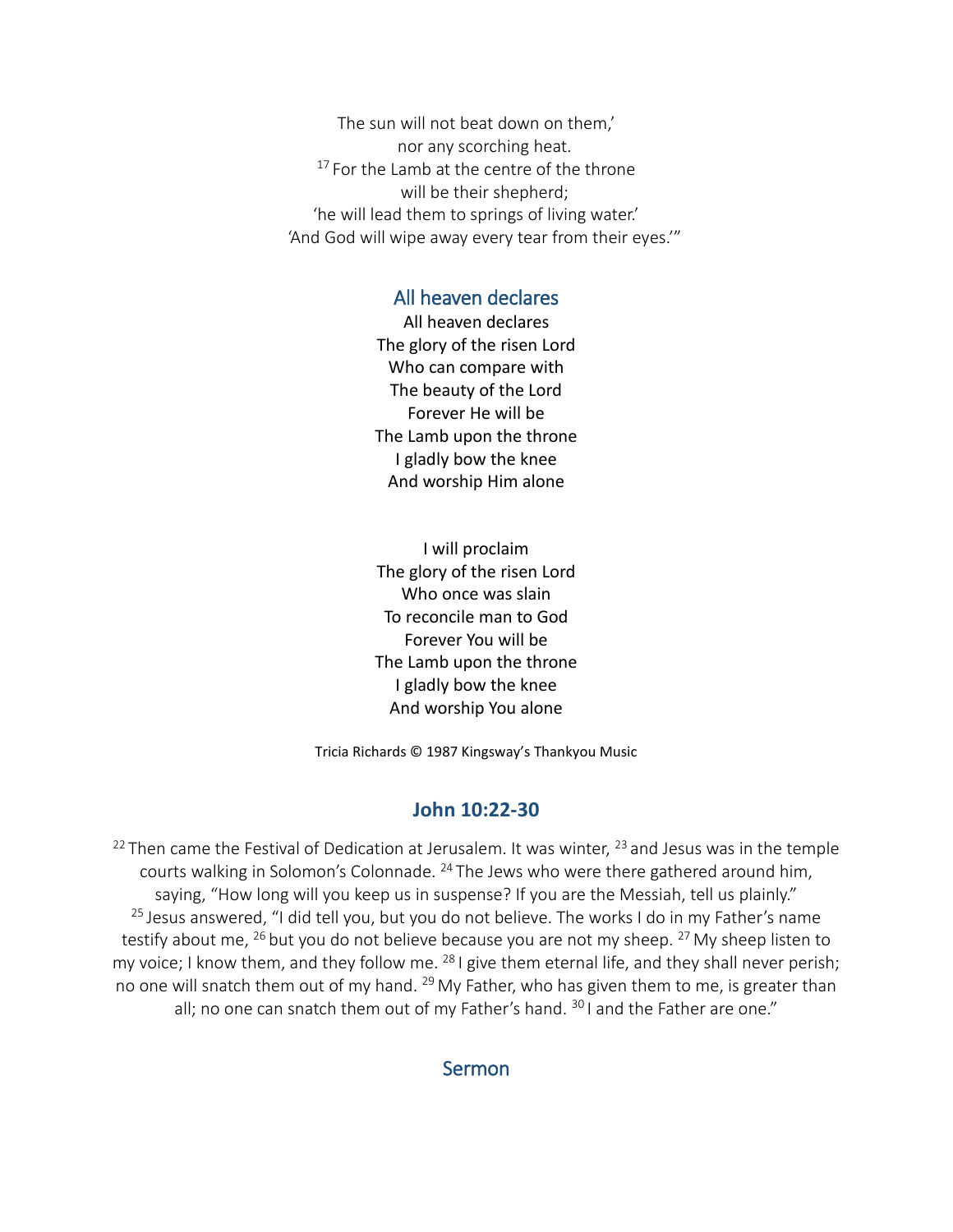#### Declaring What We Believe

Do you believe and trust in God the Father? **I believe in God, the Father almighty, creator of heaven and earth.**

Do you believe and trust in his Son Jesus Christ? **I believe in Jesus Christ, his only Son, our Lord, who was conceived by the Holy Spirit, born of the Virgin Mary, suffered under Pontius Pilate, was crucified, died, and was buried; he descended to the dead. On the third day he rose again; he ascended into heaven, he is seated at the right hand of the Father, and he will come to judge the living and the dead.**

Do you believe and trust in the Holy Spirit? **I believe in the Holy Spirit, the holy catholic Church, the communion of saints, the forgiveness of sins, the resurrection of the body, and the life everlasting. Amen.**

#### The Lord's My Shepherd

The Lord's my shepherd, I'll not want; He makes me lie in pastures green. He leads me by the still, still waters, His goodness restores my soul.

And I will trust in You alone, And I will trust in You alone, For Your endless mercy follows me, Your goodness will lead me home.

He guides my ways in righteousness, And He anoints my head with oil, And my cup, it overflows with joy, I feast on His pure delights.

And I will trust in You alone,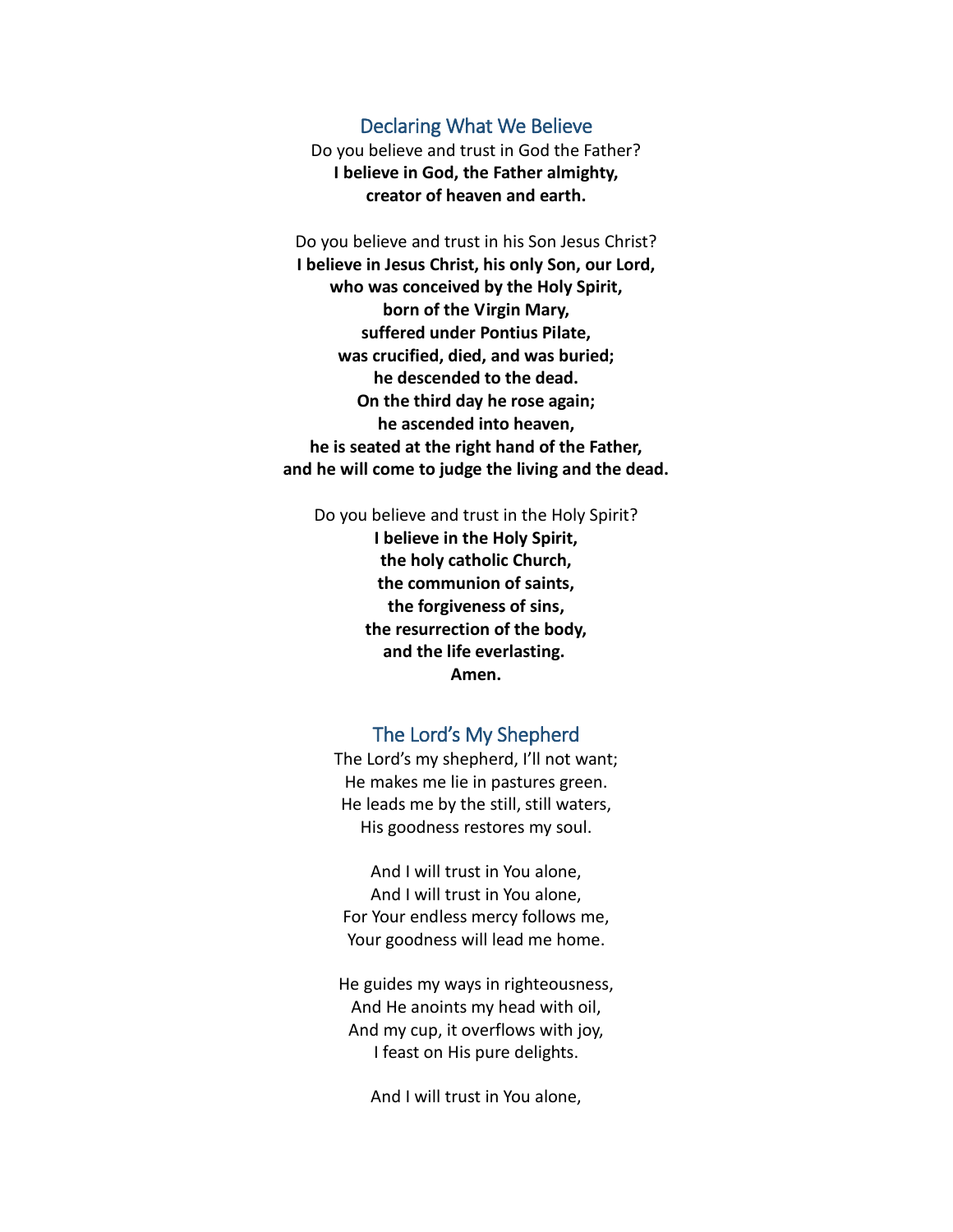And I will trust in You alone, For Your endless mercy follows me, Your goodness will lead me home.

And though I walk the darkest path, I will not fear the evil one, For You are with me, and Your rod and staff Are the comfort I need to know.

And I will trust in You alone, And I will trust in You alone, For Your endless mercy follows me, Your goodness will lead me home.

Stuart Townend © 1996 Thankyou Music

### Our Prayers

led by Peter

#### The Peace

The risen Christ came and stood among his disciples and said, 'Peace be with you.' Then were they glad when they saw the Lord. Alleluia. Alleluia. The peace of the risen Christ be always with you **and also with you. Alleluia.**

#### Only by grace can we enter

Only by grace can we enter Only by grace can we stand Not by our human endeavour But by the blood of the Lamb

Into Your presence You call us You call us to come Into Your presence You draw us And now by Your grace we come Now by Your grace we come

Lord if You mark our transgressions Who would stand Thanks to Your grace we are cleansed By the blood of the Lamb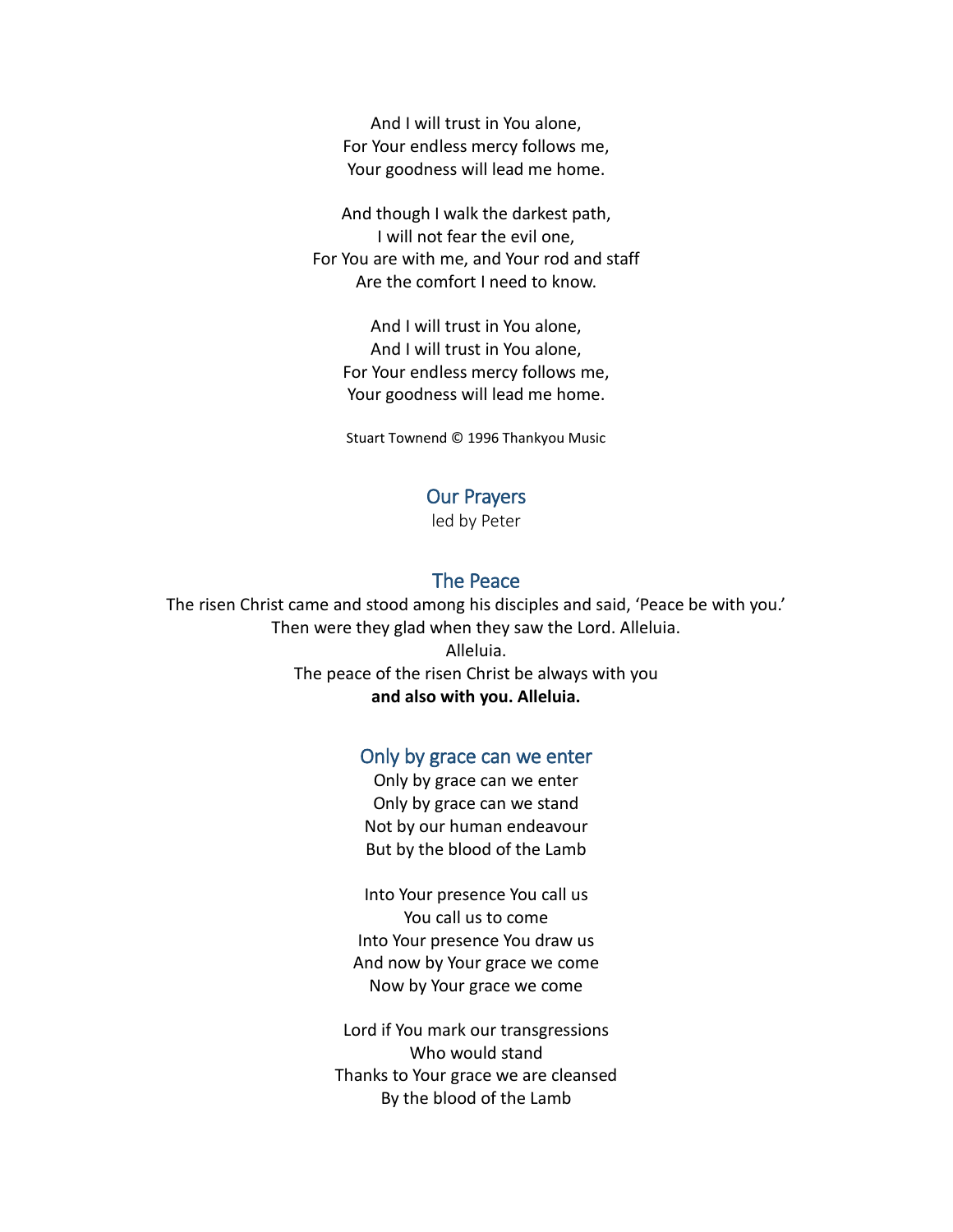Only by grace can we enter Only by grace can we stand Not by our human endeavour But by the blood of the Lamb

Into Your presence You call us You call us to come Into Your presence You draw us And now by Your grace we come Now by Your grace we come

Lord if You mark our transgressions Who would stand Thanks to Your grace we are cleansed By the blood of the Lamb (x2)

> Only by grace can we enter Only by grace can we stand Not by our human endeavour But by the blood of the Lamb

Into Your presence You call us You call us to come Into Your presence You draw us And now by Your grace we come Now by Your grace we come

Gerrit Gustafson © 1990 Integrity's Hosanna! Music

#### **The Communion**

The Lord is here. **His Spirit is with us.**

Lift up your hearts. **We lift them to the Lord.**

Let us give thanks to the Lord our God. **It is right to give thanks and praise.**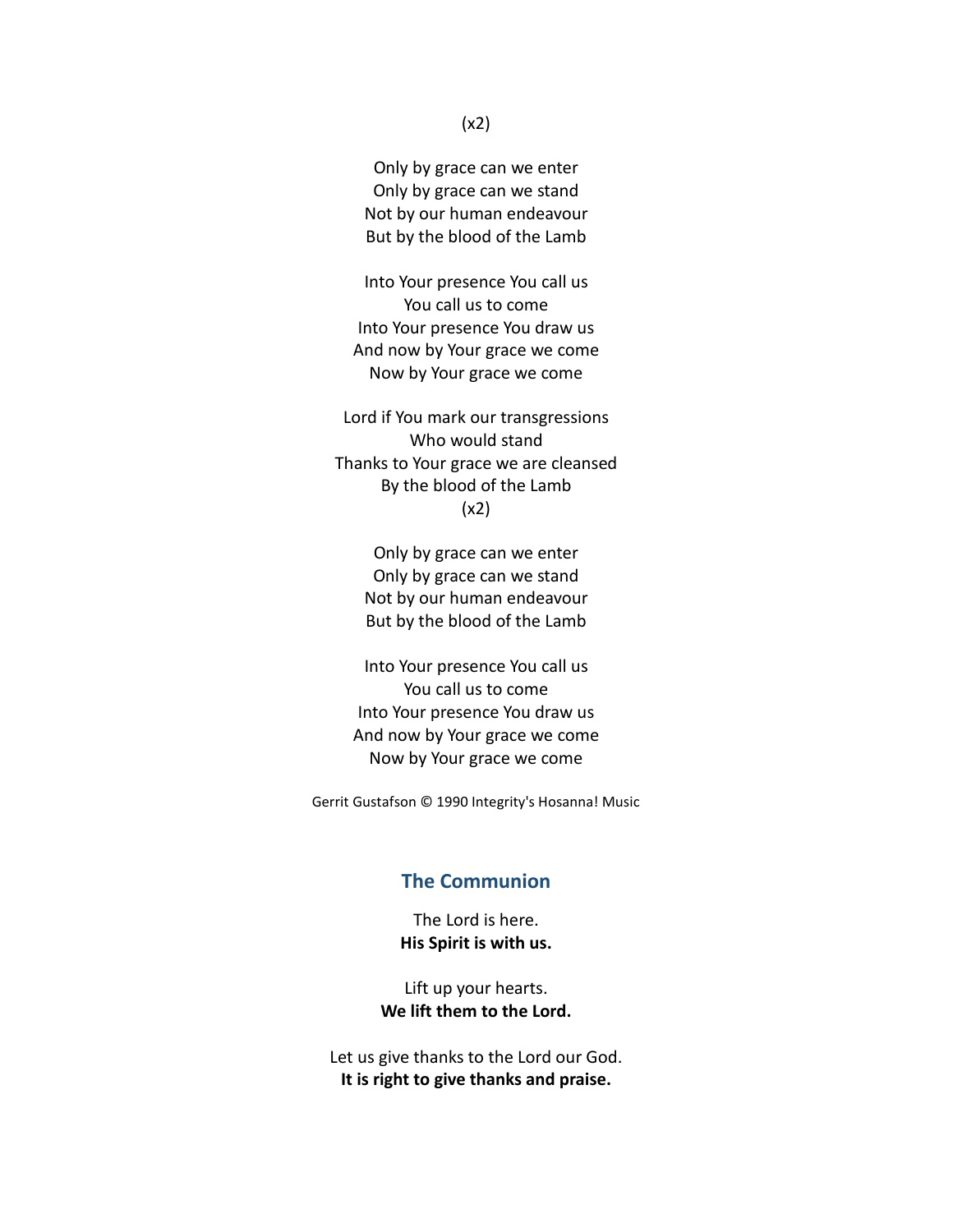It is right to praise you, Father, Lord of all creation; in your love you made us for yourself.

When we turned away you did not reject us, but came to meet us in your Son.

## **You embraced us as your children and welcomed us to sit and eat with you.**

In Christ you shared our life that we might live in him and he in us.

## **He opened his arms of love upon the cross and made for all the perfect sacrifice for sin.**

On the night he was betrayed, at supper with his friends he took bread, and gave you thanks; he broke it and gave it to them, saying: Take, eat; this is my body which is given for you; do this in remembrance of me.

## **Father, we do this in remembrance of him: his body is the bread of life.**

At the end of supper, taking the cup of wine, he gave you thanks, and said: Drink this, all of you; this is my blood of the new covenant, which is shed for you for the forgiveness of sins;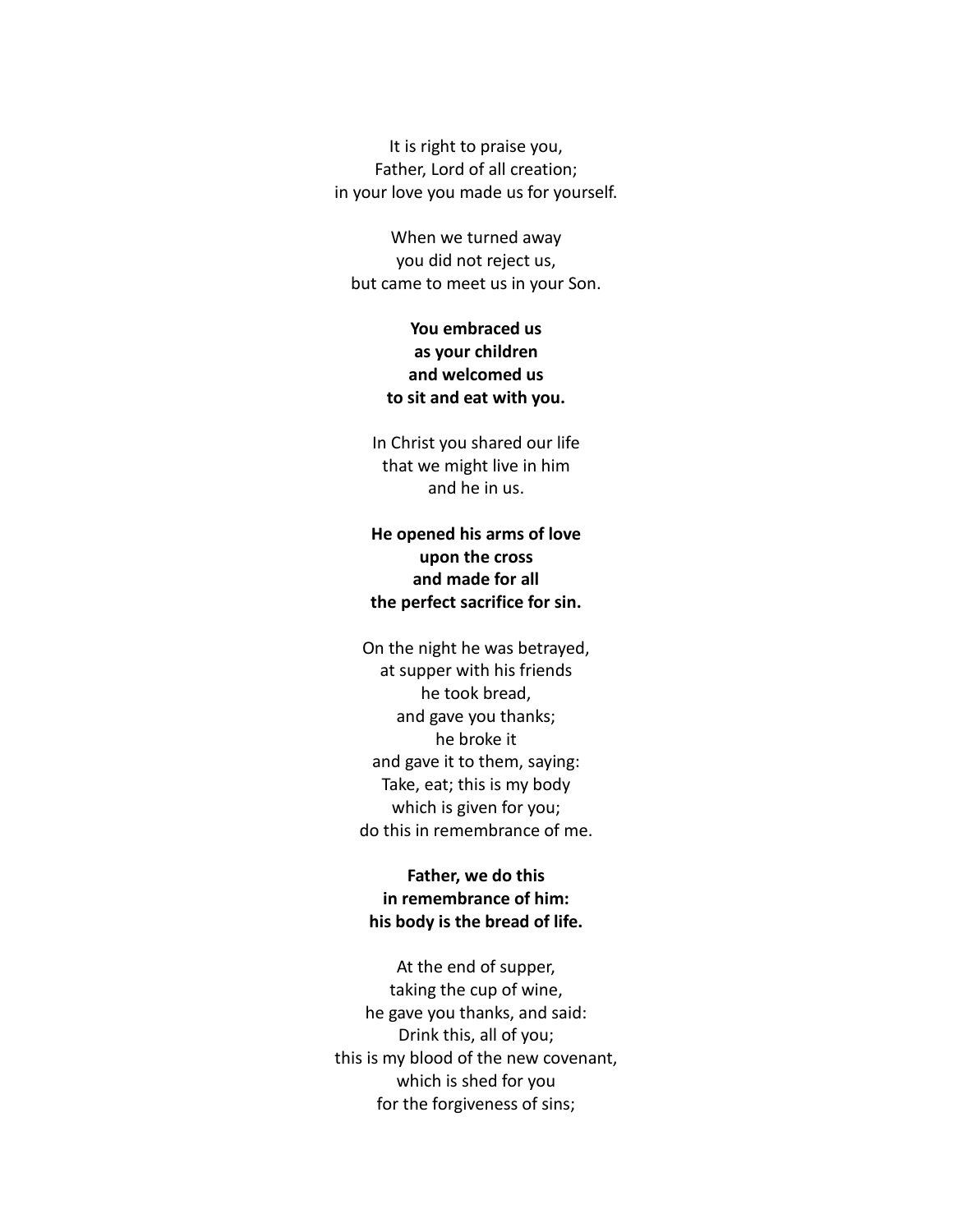do this in remembrance of me.

## **Father, we do this in remembrance of him: his blood is shed for all.**

As we proclaim his death and celebrate his rising in glory, send your Holy Spirit that this bread and this wine may be to us the body and blood of your dear Son.

## **As we eat and drink these holy gifts make us one in Christ, our risen Lord.**

With your whole Church throughout the world we offer you this sacrifice of praise and lift our voice to join the eternal song of heaven:

> **Holy, holy, holy Lord, God of power and might, Heaven and earth are full of your glory. Hosanna in the highest.**

### **The Lord's Prayer**

As our Saviour taught us, so we pray: **Our Father in heaven hallowed be your name. Your Kingdom come, your will be done on earth as in heaven. Give us today our daily bread. Forgive us our sins as we forgive those who sin against us. Lead us not into temptation but deliver us from evil. For the kingdom, the power,**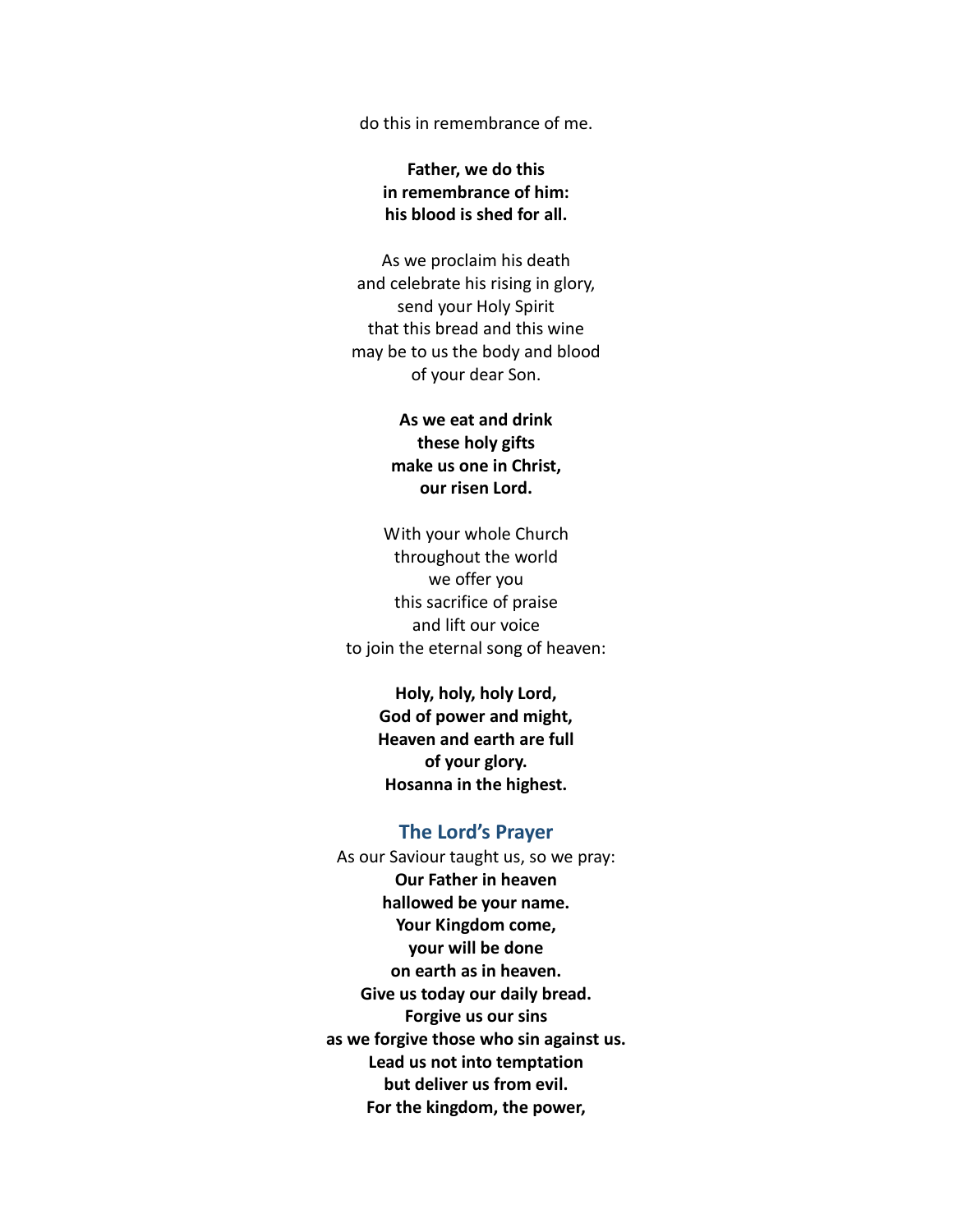### **and the glory are yours now and for ever. Amen.**

Jesus says, I am the bread of life, whoever eats this bread will live for ever. **Lord, our hearts hunger for you; give us this bread always.**

# Receiving Bread and Wine

### Prayer After Communion

**God of Life, who for our redemption gave your only-begotten Son to the death of the cross, and by his glorious resurrection have delivered us from the power of our enemy: grant us so to die daily to sin, that we may evermore live with him in the joy of his risen life; through Jesus Christ our Lord. Amen.**

# Be Thou My Vision

Be Thou my vision O Lord of my heart Naught be all else to me Save that Thou art Thou my best thought By day or by night Waking or sleeping Thy presence my light

Be Thou my wisdom Be Thou my true Word I ever with Thee And Thou with me Lord Thou my great Father I Thy true son Thou in me dwelling And I with Thee one